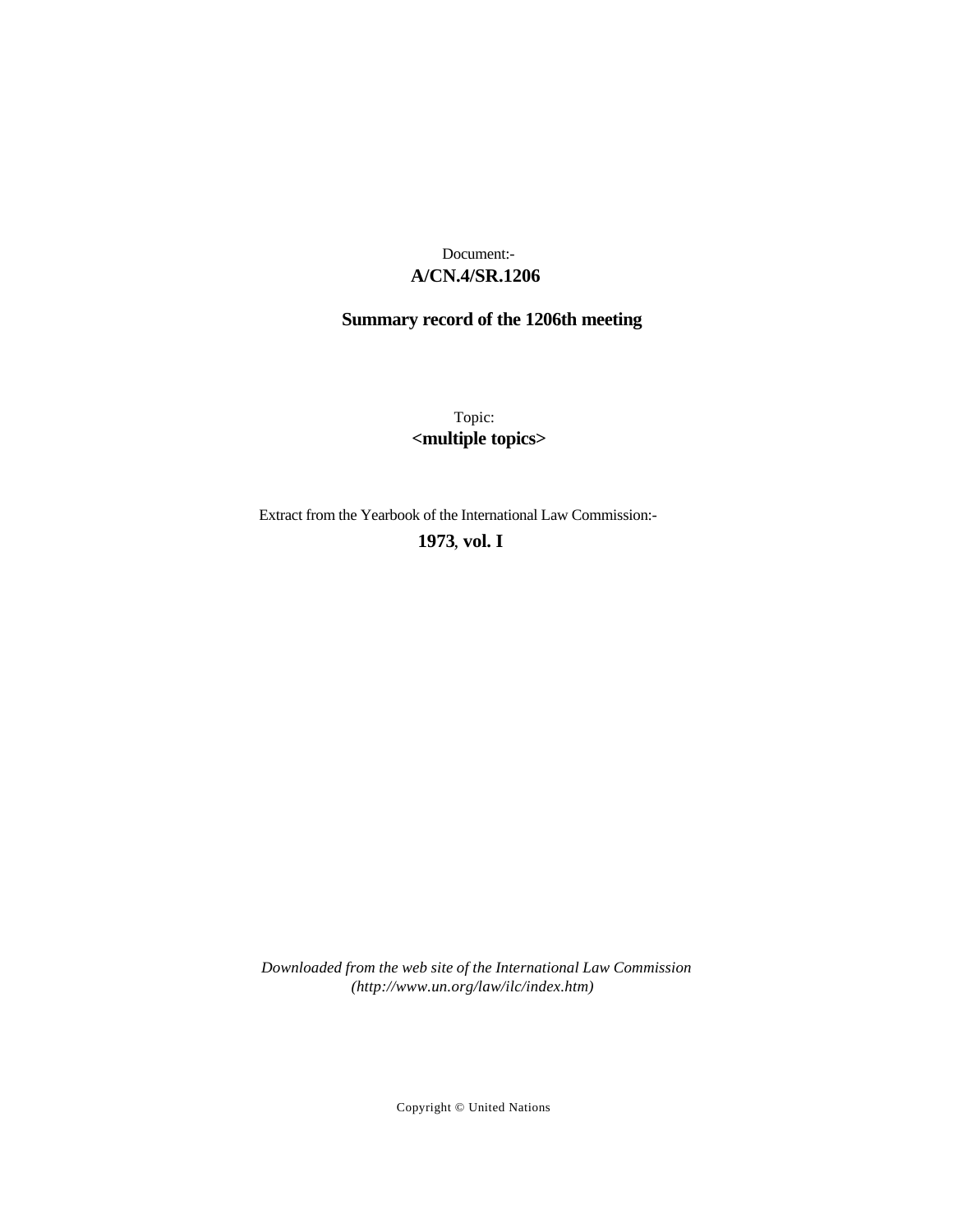and international law. However, he hoped that that distinction would not be taken as precluding useful analogies with municipal law, when appropriate. He underlined, in particular, the importance of the "general principles of law" and warned the Commission against accepting the statement of the Permanent Court of International Justice that national law should only be regarded as a fact.

46. Mr. KEARNEY said he was flattered that the Special Rapporteur, in footnote 69 to his third report, had referred to the fact that he (Mr. Kearney) had particularly stressed the close connexion between the subjective and the objective elements of an internationally wrongful act. He was prepared to accept the substance of article 2, as formulated by the Special Rapporteur.

47. He was not sure that the question of abuse of rights would necessarily become the "red herring" Mr. Hambro feared; it did arise in connexion with article 1, in regard to the changes occurring in international law, though he agreed that it was a problem which could be left for future consideration. That was also true of the problem of damage, which, while not an essential element in the definition of an internationally wrongful act, was a difficult subject that would probably call for a special chapter in view of the many aspects it presented.

48. He could agree to the two proposed amendments to the wording of sub-paragraph *(a)* of article 2, and was himself inclined to question the wording of subparagraph *(b).* He suggested that, instead of the words "That conduct constitutes a failure to comply with an international obligation of the State", it would be better to use the wording of Article 36, paragraph 2, *c,* of the Statute of the International Court of Justice and say "That conduct constitutes a breach of an international obligation of the State". He considered that a particularly clear formulation, since the fact of an omission **itself** constituted a breach of an international obligation, as, for example, when a State failed to provide an adequate number of security guards for a foreign embassy.

49. Mr. REUTER said that, at first sight, he could accept article 2 as it stood.

50. In his drafting, the Special Rapporteur seemed to have considered internationally wrongful acts from an entirely general standpoint, which had led him to conclude that only two conditions had to be met in all cases. That was why he had discarded, as not constituting an absolutely general condition, the existence of damage or even of injury. But he had not meant that those two conditions were always sufficient; he had recognized that, in a number of cases of responsibility arising from a wrongful act concerning private persons, damage was an element that had to be taken into account. That was not always the case, however: for instance, when a State acted contrary to the European Convention on Human Rights, a complaint could be lodged against it by a State other than that to which the injured person belonged; that was none the less enough to set international reparation machinery in motion. Nor had the Special Rapporteur said that the existence of damage was never a requirement when a State was the direct victim of failure to comply with an international obligation.

51. It would therefore be advisable to specify, later, in what cases damage must have been suffered and of what kind it must be. For to limit the criteria for the existence of an internationally wrongful act to the two conditions selected by the Special Rapporteur would mean adhering to something like the criminal machinery of internal law. Yet classical international law tended to measure the rights of States according to the nature of the injury they had suffered. For instance, article 60 of the Vienna Convention on the Law of Treaties<sup>6</sup> established distinctions according to the nature of the injury caused by the breach of a treaty.

52. The Special Rapporteur had duly explained why the term "obligation" should be preferred to the term "rule", but he had not specified to whom the obligation was owed. Presumably he was contemplating both wrongful acts which injured the international community as a whole and acts which injured certain States. But a distinction should be drawn between those different sorts of internationally wrongful act.

53. The Special Rapporteur appeared to consider that the element of damage or injury was contained in the concept of obligation, but that it did not constitute a third element, because it was not of a sufficiently general character. It was from that angle that the draft article should be interpreted at present.

54. Mr. USHAKOV said he supported the substance of article 2 in principle, but wished to make a few comments on the drafting. The wording "An internationally wrongful act exists when" called for a statement of the facts of the case. The next phrase, on the other hand, particularly the expression "is attributed to the State in virtue of international law", implied that somebody must attribute a certain conduct to a State. Perhaps it might be better to use the word "attributable".

55. The words "in virtue of international law" could be deleted, since an internationally wrongful act could sometimes take place by reason of the very existence of a State's conduct, without any need to refer to international law.

56. As for the concept of "obligation", to which the Special Rapporteur had given preference, it was so close to that of "duty" that it might perhaps be well to mention both in article 2, unless the Commission defined the term "obligation" later, in the article containing definitions.

The meeting rose at 6 p.m.

#### **1206th MEETING**

*Tuesday, 15 May 1973, at 11.55 a.m.*

*Chairman:* Mr. Jorge CASTAREDA

*Present:* Mr. Ago, Mr. BartoS, Mr. Bedjaoui, Mr. Bilge, Mr. El-Erian, Mr. Elias, Mr. Hambro, Mr. Kearney, Mr. Quentin-Baxter, Mr. Ramangasoavina, Mr. Reuter,

<sup>•</sup> See *Official Records of the United Nations Conference on the Law of Treaties, Documents of the Conference* (United Nations publication, Sales No. E.70.V.5), p. 297.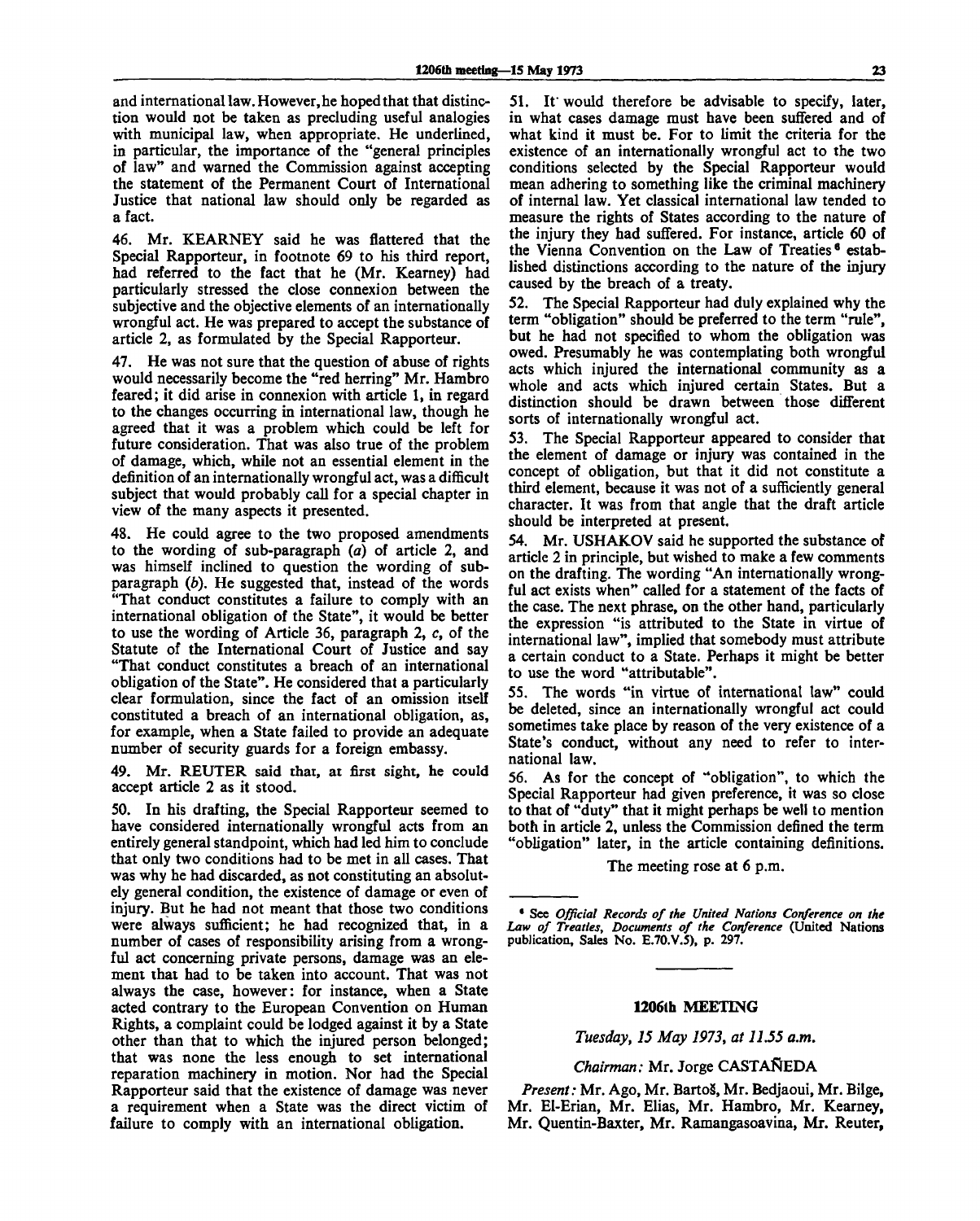Mr. Sette Camara, Mr. Tammes, Mr. Thiam, Mr. Tsuruoka, Mr. Ushakov, Mr. Yasseen.

# **Filling of casual vacancies in the Commission (A/CN.4/268 and Add.l and 2)** [Item 1 of the agenda] *(resumedfrom the 1202nd meeting)*

1. The CHAIRMAN announced that, at a private meeting, the Commission had elected Mr. Juan Jose Calle y Calle, of Peru, Mr. C. W. Pinto, of Sri Lanka, Mr. Alfredo Martinez Moreno, of El Salvador, and Sir Francis Vallat, of the United Kingdom, to fill, respectively, the casual vacancies caused by the death of Mr. Gonzalo Alcivar and the resignations of Mr. Nagendra Singh, Mr. Jos6 Maria Ruda and Sir Humphrey Waldock, on their election as Judges of the International Court of Justice.

#### **State Responsibility**

**(A/CN.4/217 and Add.l; A/CN.4/233; A/CN.446 and Add.l to 3 ; A/CN.4/264 and Add.l)**

## [Item 2 of the agenda] *(resumedfrom the previous meeting)*

ARTICLE 2 (Conditions for the existence of an internationally wrongful act) *(continued)*

2. The CHAIRMAN invited the Commission to resume consideration of article 2 in the Special Rapporteur's third report (A/CN.4/246).

3. Mr. YASSEEN said he approved in principle of the wording proposed by the Special Rapporteur for article 2. The two elements set out were undoubtedly the essential constituent elements of an internationally wrongful act.

4. He agreed with the Special Rapporteur that for an internationally wrongful act to exist there must be conduct—an act or omission—attributed to the State, that was so attributed in virtue of international law. It was clear that the wrongful act could be either an act or an omission, and that it must be attributed to the State as a subject of law, not as a legal order, and as **a** subject of international law, not of internal law. Lastly, it was essential that all that should take place entirely under international law. The attribution meant that the act of an individual or group of individuals was regarded by international law as an act of the State. It was not a matter of natural causality, but of a legal bond created in accordance with the rules of positive international law, to the exclusion of all other rules.

5. The existence of the internationally wrongful act was also subject to the existence of the second element mentioned in the article—the objective element. The Special Rapporteur had been right to use the words "failure to comply with an international obligation", since the expression "failure to comply" was more neutral than "violation" and the term "obligation" was more

appropriate than "rule". He doubted whether it was necessary to add other elements to the conditions for the existence of an internationally wrongful act.

6. Some members had raised the question whether the notions of abuse of rights and damage should not also **be** taken into account. With regard to abuse of rights, he agreed with the Special Rapporteur that it would be better to leave that question aside for the time being. The topic which the Commission was called upon to codify was international responsibility; to introduce the notion of abuse of rights—the importance of which he did not underestimate—would entail making a detailed study which was not within the scope of that topic. If it were accepted, as it was by certain jurists, that the right ended where the abuse began, the consequences of abuse of a right could easily fall within the province of responsibility. But the concept of abuse of rights might follow a course of its own and suitable means might be found for remedying the consequences of the abuse. It would therefore be better for the Commission not to study that question for the moment.

7. With regard to damage, it was difficult to conceive that there could be responsibility in the absence of any damage or injury. The maxim that no one could maintain an action unless he had an interest seemed as valid in international law, as in internal law. The damage or injury might take the form of infringement of a right. But as the Special Rapporteur had said, every failure to fulfil an international obligation entailed infringement of a subjective right. Consequently, the idea of damage or injury was implicit in that of failure to fulfil an obligation, though of course the damage need not be material. Hence it was not necessary to mention damage separately as a third constituent element of an internationally wrongful act.

8. For all those reasons he believed that article 2, as drafted, reflected positive international law.

9. Mr. TSURUOKA said he thought that article 2, the wording of which he approved in principle, was in its right place in the general plan of the draft. It was a basic article which stated an essential general rule. It was clear and unambiguous, and the settlement of subsidiary questions such as injury and abuse of rights could therefore be left until later. The practical value of the article would depend to a great extent on the way those questions were settled, or even on the position taken by the Commission with regard to them in the commentary.

10. Mr. BEDJAOUI said he agreed, in general, with the conditions for the existence of an internationally wrongful act, as clearly and simply set out in article 2. There was no doubt that the subjective element must exist and that it entailed legal attribution of an act to **a** State as a subject of international law. It was not difficult, either, to accept the objective element, that was to say the existence of conduct constituting failure to fulfil an international obligation, the violation of an obligation or failure to perform a duty, though he did not see much difference between those two terms.

11. He also approved of the wording adopted by the Special Rapporteur, including the formula "in virtue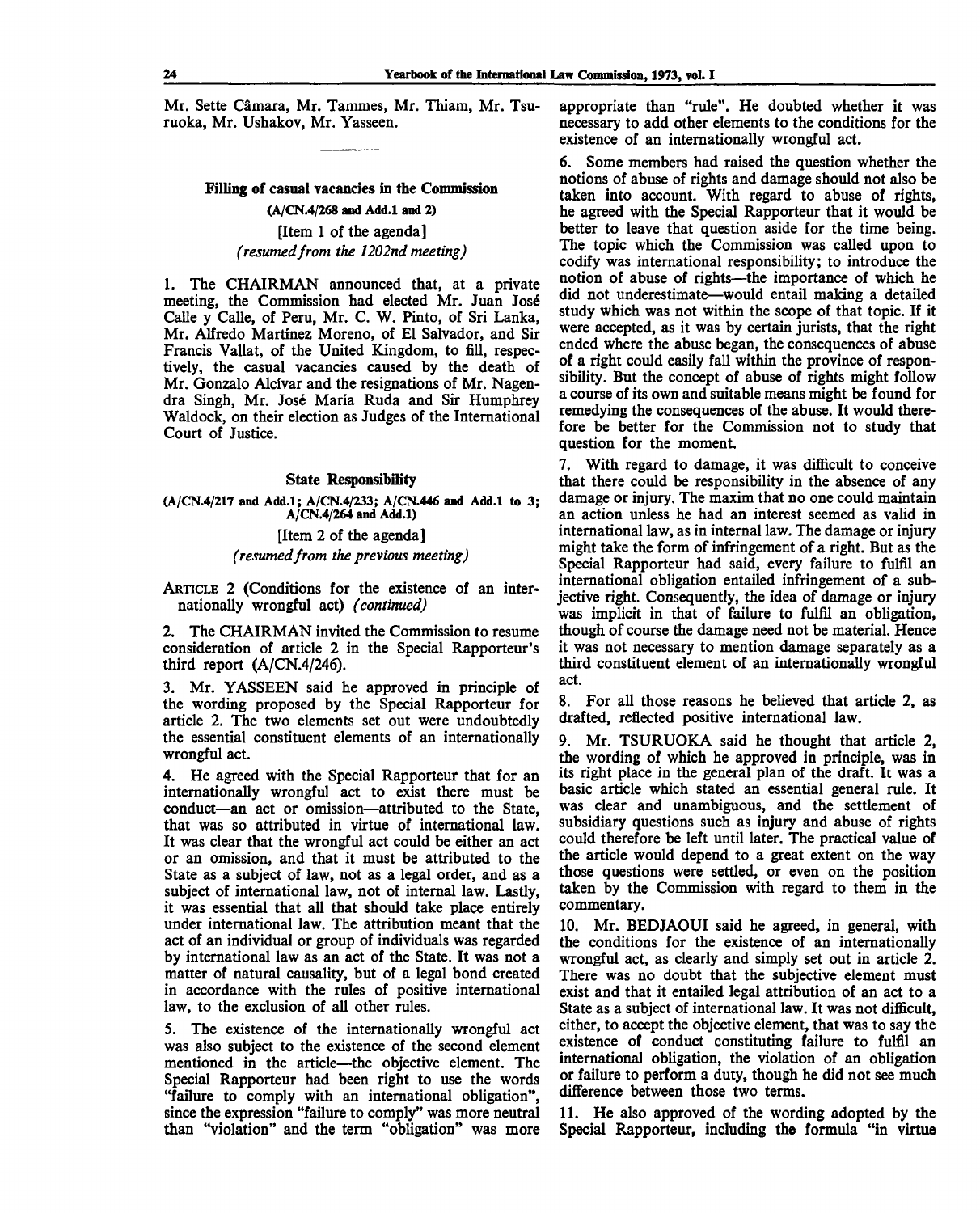of international law", which should be retained in spite of the criticisms it had received. It was, indeed, only to a State as a subject of international law and in conformity with the rules of international law, not of internal law. that an act could be attributed.

12. He regretted, however, that the subject of abuse of rights had been provisionally left aside. He hoped the Commission would revert to it at a later stage in its work of codification, for it was a subject that offered very great possibilities for progressive development. The characteristic feature of abuse of rights was not a limit fixed by a legal rule which blocked the exercise of the right, but rather the existence of a potential rule in process of formation; otherwise there would merely be conflict between two rules.

13. He was grateful to the Special Rapporteur for not having adopted the prior existence of damage or injury as a third condition for the existence of an internationally wrongful act. The exclusion of that notion might be a way of including injury in the wider sense of the term, since there could be, if not material injury, at least a moral injury deriving from impairment of the dignity of the State.

14. Mr. THIAM said he approved of article 2 as proposed by the Special Rapporteur. He agreed that the questions of injury and abuse of rights were not within the scope of the article, but it was obvious that, for practical reasons, the Commission would have to revert to those questions sooner or later, examine them thoroughly and decide whether they should be dealt with in the draft and if so where.

15. Mr. BILGE said that he had not been a member of the Commission when it had decided how to deal with the topic of State responsibility, but he fully endorsed the decisions taken.<sup>1</sup>

16. He fully approved of article 2. The two conditions it laid down were always required, both by international jurisprudence and by State practice and doctrine. The subjective element raised no difficulty: the attribution of a certain conduct to a State as a subject of law was made in virtue of international law.

17. The objective element, on the other hand, raised three questions. First, should the concept of abuse of rights be introduced into article 2? He was convinced that it had its place in the international legal order, but neither doctrine nor international jurisprudence seemed ready to accept it in the context of the internationally wrongful act. It would therefore be better to leave the question aside for the time being.

18. Secondly, should a distinction be drawn between different kinds of failure to comply with an obligation, particularly between conduct which it itself constituted a wrongful act and conduct which needed the addition of some external event? Like the Special Rapporteur, he saw no need to make such distinctions and thought that attention should be confined to the nature and purpose of the obligation.

19. Thirdly, should injury be regarded as a third condition of the existence of an internationally wrongful act? Was it possible to dissociate the internationally wrongful act from injury, and treat the latter element as a separate issue? It would appear not, for although wrongfulness was always linked with the concept of injury an internal law, the existence of injury was not a decisive factor in inter-State relations. Moreover, where injury to aliens was concerned, the State did not intervene, as in internal law, as a genuine holder of rights. Consequently, only two conditions should be adopted for the existence of an internationally wrongful act.

20. Article 2 was therefore acceptable as it stood. At most, the Drafting Committee might make a few drafting changes in accordance with the suggestions made during the discussion, and perhaps reverse the order of sub-paragraphs *(a)* and *(b)* since, chronologically, a failure to comply with an international obligation of the State must already have occurred before it could be attributed to the State in virtue of international law.

21. Mr. BARTOS said he approved of article 2 as proposed by the Special Rapporteur. Nevertheless, he wished to draw attention to a possible situation which would admittedly make the drafting awkward if it were introduced, but which should at least be considered by the Commission. It might happen that certain conduct, without being really proved and attributed to a State, constituted a simple presumption of responsibility. Thus it was sometimes merely presumed that a State had failed to comply with an international obligation, before certain conduct could be attributed to it with certainty.

22. In his opinion, abuse of rights could be a source of responsibility only if rules specifying the limits to the exercise of a particular right had been broken. In internal law, there could be abuse of rights if the limits to the exercise of a particular right had been laid down and then transgressed, or if the abuse was so manifest that it was contrary to the normal interpretation of a rule. But in international law it was essential, in the interests of world security, to lay down limits to the exercise of rights. Without such limits, it was difficult to determine at what point failure to comply with an obligation engaged the international responsibility of a State.

23. The question was not only of theoretical interest. State practice could constitute a source of law. Any conduct not in conformity with that practice should be treated as a violation of the international legal order. Without changing the proposed text, the Commission should therefore agree on the notion of normal exercise of rights.

24. His position with regard to injury as an element of the internationally wrongful act was that it was essential to determine whether any interest had been injured. In the case of failure to comply with an international obligation, it was the international order which was injured. Generally speaking, States had an interest in maintaining the international order. They also had a duty to protect it since, in the event of violation of an international obligation, they were the direct or indirect victims.

<sup>1</sup> See *Yearbook of the International Law Commission, 1963,* vol. **II,** pp. 227-228 and vol. I, p. 86, para. 75.